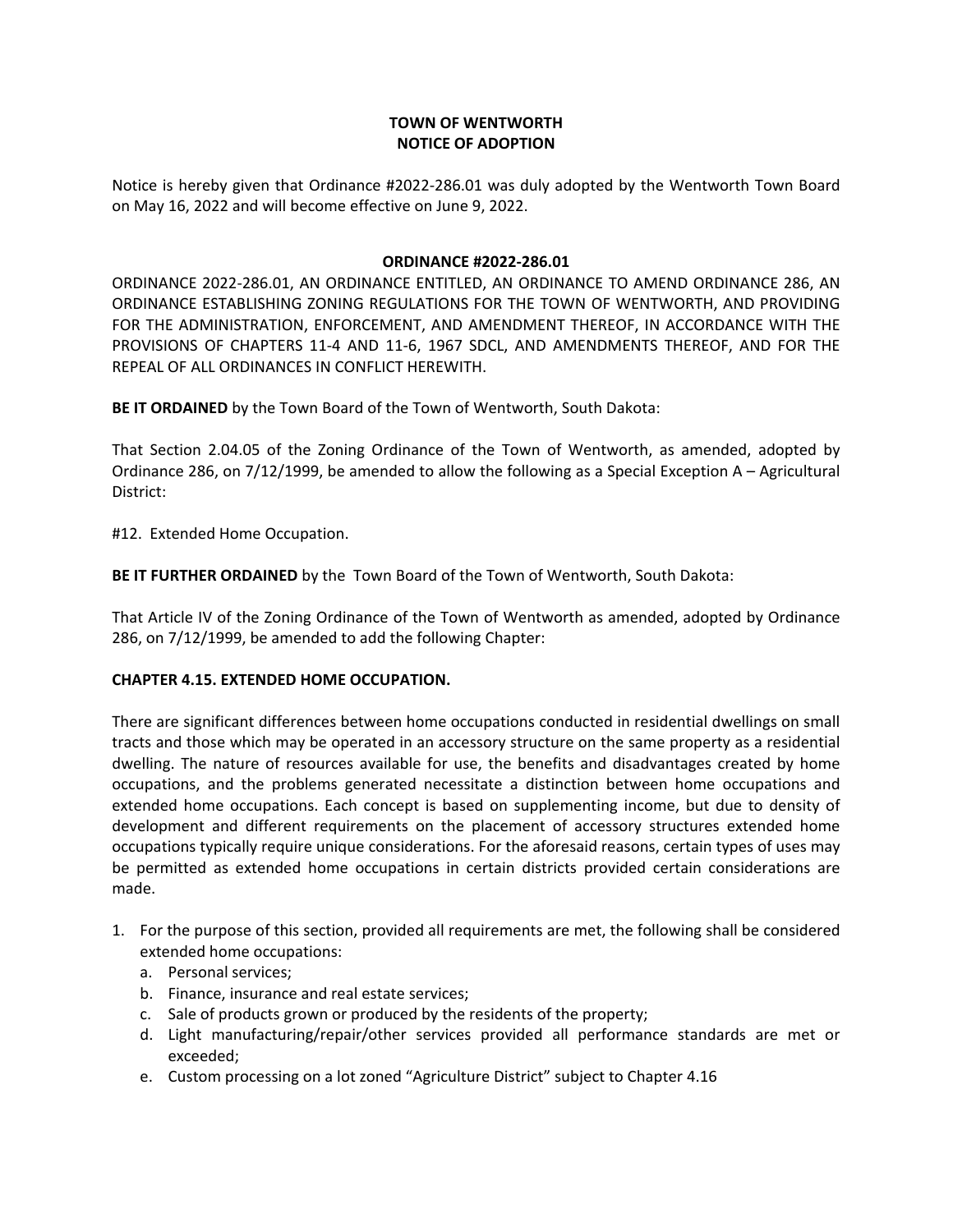- 2. Performance Standards
	- a. An extended home occupation may not be changed to another extended home occupation except by the issuance of a separate special exception permit.
	- b. Individuals engaged in such occupation shall consist of family members residing on the premises and up to one (1) non-family employee.
	- c. There shall be no change in the outside appearance of the buildings or premises, or other visible evidence of the conduct of such home occupation other than one on-premise sign, not to exceed sixteen (16) square feet in area, non‐illuminated.
	- d. The only retail sales allowed shall consist of the sale of commodities/products prepared on the premises in connection with such occupation or activity.
	- e. There shall be no outdoor storage of materials, vehicles, etc. related to the extended home occupation unless the aforementioned storage is placed behind a fence approved by the Board of Adjustment.
	- f. Extended home occupations shall be conducted in an accessory building.
	- g. No traffic shall be generated by such extended home occupation in greater volumes than would normally be expected in a residential neighborhood, and any need of parking generated by the conduct of such extended home occupation shall be provided off the street and other than in a required front yard.
	- h. No equipment or process shall be used in such extended home occupation which creates noise, vibration, glare, fumes, odors, or electrical interference detectable to the normal senses off the lot. In the case of electrical interference, no equipment or process shall be used which creates visual or audible interference in any radio or television receivers off the premises, or causes fluctuations in line voltage off the premises.

**BE IT FURTHER ORDAINED** by the Town Board of the Town of Wentworth, South Dakota:

That Article IV of the Zoning Ordinance of the Town of Wentworth as amended, adopted by Ordinance 286, on 7/12/1999, be amended to add the following Chapter:

## **CHAPTER 4.16. CUSTOM PROCESSING.**

## **Section 4.16.1. General Conditions.**

- 1. The following are general conditions to govern Custom Processing activities:
	- a. There is no slaughtering of animals on site.
	- b. The transport of animals and by-products shall be pursuant to the conditions set forth in the Special Exception Permit issued by the Board of Adjustment.
	- c. The facility must have all necessary federal and state licenses and approvals, and comply with all state and federal health and safety regulations.
	- d. The facility hours of operations shall be pursuant to those set forth in the Special Exception Permit issued by Board of Adjustment.
	- e. Waste byproducts (sewage, processed and unprocessed animal parts, manure, entrails, blood, hides and bones) shall be disposed of in accordance with all applicable federal, state, and local regulations. Waste shall be stored in airtight containers and shall be confined in fully enclosed structures.
	- f. All loading and unloading areas shall be reasonably screened from view from adjacent properties and public rights of way.